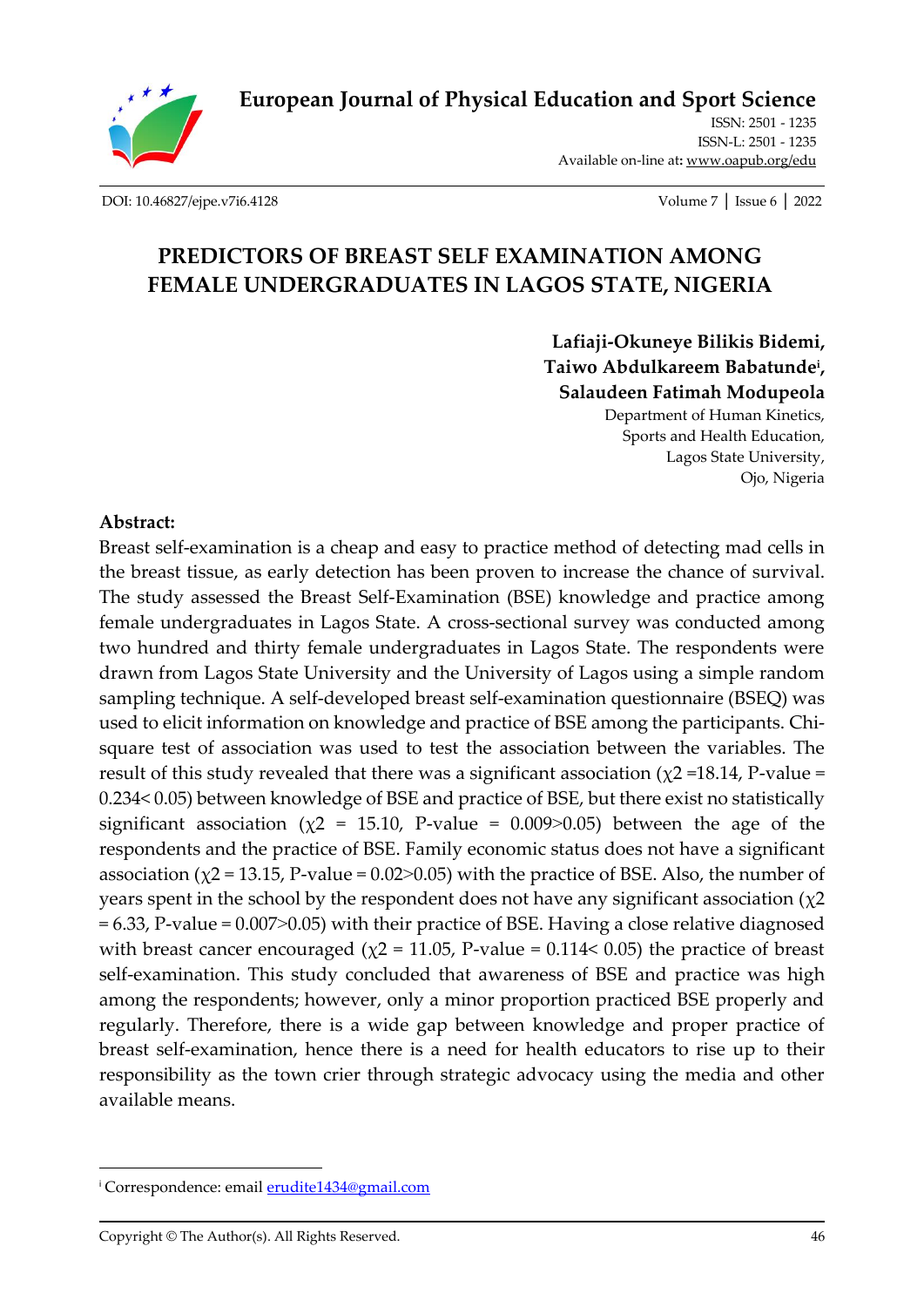**Keywords:** breast cancer, breast self-examination (BSE), undergraduates

#### **1. Introduction**

Breast cancer is characterised by the uncontrolled growth of cells in the milk-producing glands of the breast. Breast cancer is a major global public health problem with an estimated over 1.5 million new cases worldwide and over 459,000 related deaths annually (Amin, Ewunonu, Oguntebi, & Liman, 2018). The breast and cervix are the major cancer killers for women above 30 years in developing countries (WHO, 2018). In Nigeria, breast cancer is the most prevalent form of cancer of all female cancers. It accounts for about 46% of female cancer reported in Abuja and Ibadan population-based cancer registry between 2009 and 2010 (Jedy-Agba *et al.,* 2012).

Early diagnosis of breast cancer has a positive effect on the prognosis, as well as limits the development of complications and disability; it also increases life quality and survival. For breast examination, three tests were recommended by American Cancer Society: clinical method, mammography, and breast self-examination. Of these three methods recommended, breast self-examination (BSE) remains the cheapest and easiest method for early diagnosis of breast cancer in Nigeria. Other screening techniques such as mammography and clinical examination are not commonly done in Nigeria due to low level of awareness, ignorance, illiteracy, and cost.

Breast self-examination (BSE) is a method of breast examination in which a woman inspects and examines her breasts for lumps and changes in shape and colour as a result of abnormal growth of cells in the mammalian gland. It is also the awareness of the woman about her breasts' normal appearance, feel, and ability to identify changes that occur in terms of the breast size or shape, the existence of lumps, dimples in the skin, skin redness, and discharge (Baines 1992 in Salawu & Akindiya 2018). The best time to do a BSE is about 3– 5 days after a woman's menstrual period, at such point the breast is not tender or lumpy thus it's done once a month (Akuamoah, Awuah-Peasah, Acheampong & Asamoh 2013). A consistent BSE is an economical, non-invasive, personal, and straightforward method (Ozturk, Engin, Kisioglu & Yilmazer 2000).

Despite the much attention and inputs from international, government agencies and non-governmental organizations in Nigeria to sensitise and create awareness about breast cancer and the need for regular examination of the breast to detect the development of cancerous cells at the early stage, studies such as Salawu and Akindiya (2018), Salaudeen, Akande and Musa (2009) and Gwarzo, Sabitu and Idris (2009) have all reported high awareness level, but the discouraging level of practice of BSE among their respondents. This is a pointer to the fact that there is a wide gap between awareness and practice of breast self-examination. It is against this background, this study seeks to investigate the predictors of breast self-examination among female undergraduates in Lagos State, Nigeria.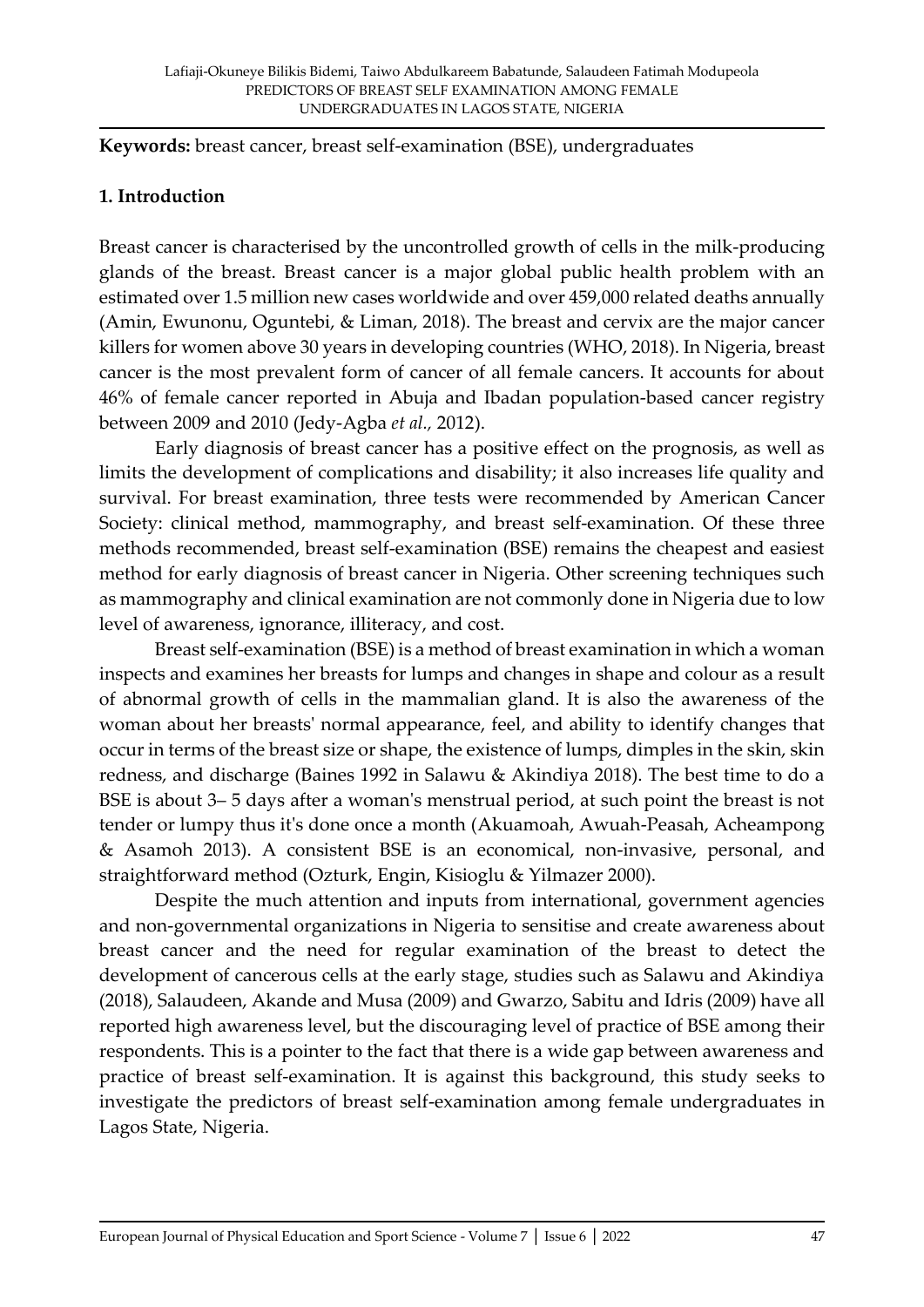### **2. Research Hypotheses**

The following hypotheses were formulated to guide the study:

- 1. There is no significant association between knowledge and practice of BSE among female undergraduates in Lagos State.
- 2. There is no significant association between the age of the respondents and the practice of BSE among female undergraduates in Lagos State.
- 3. Family income will not have a significant association with the practice of BSE among female undergraduates in Lagos State.
- 4. The number of years spent in the school will not have a significant association with the practice of BSE among female undergraduates in Lagos State.
- 5. Having a close relative diagnosed with breast cancer will not have a significant association with the practice of BSE among female undergraduates in Lagos State.

## **3. Methods**

This was a descriptive cross-sectional study on predictors of breast self-examination among undergraduates in Lagos State, Nigeria. The study population is all female undergraduates of Lagos State University, Ojo, and University of Lagos, Akoka Lagos, Nigeria. Structured Breast Self-Examination Questionnaire (BSEQ) which was developed by the researchers was used as an instrument for data collection. The questionnaire was self-administered, the respondents were informed about the objectives of the study and they voluntarily participated. The questionnaire was divided into four sections: Section A on socio-demographic characteristics of the respondents, Section B on Knowledge of breast cancer, Section C on knowledge of breast self-examination, and Section D on practice of breast self-examination. After briefing the respondents on the purpose of the research, the questionnaire was administered and collected on the spot. Simple random sampling technique was used to select the respondents from each university. A total of two hundred and thirty respondents were recruited for the study. Frequency counts were used to analyze demographic data while the Chi-square test of association was used to test the association between the variables and the level of statistical significance was determined by a *P* value of less than 0.05.

## **4. Results**

The age of the respondents ranged from 16 years to 30 years with the mean age group of 21-25 years. The majority (94.8 percent) of the respondents were single with only 5.2 percent being married. 18.1 percent of the respondents were in their first year of study, with 25.6 percent in their second year of study while 12.2 percent and 44.1 percent were in the third and final year respectively.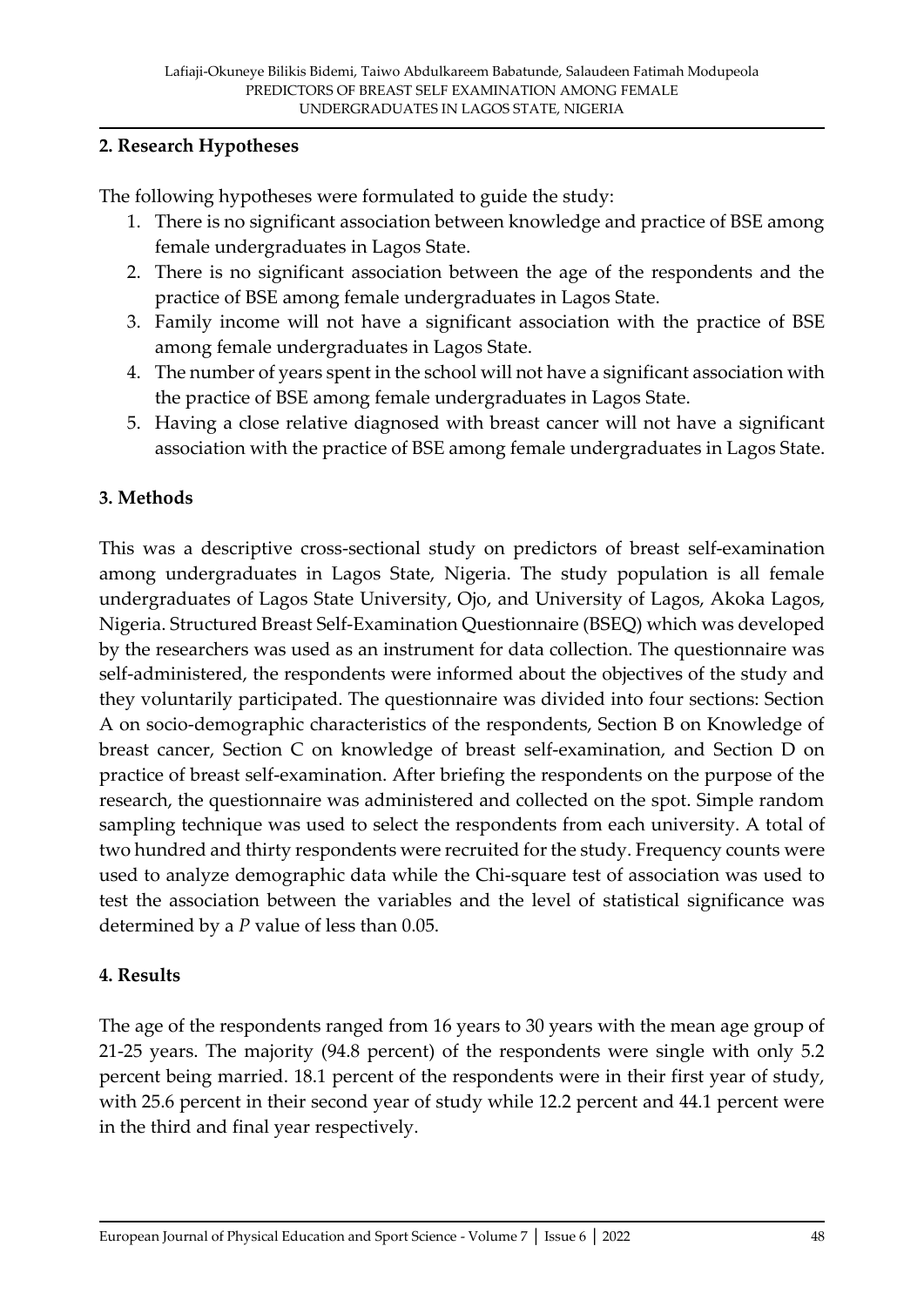

**Figure 1:** Age and Marital status of Respondents



**Figure 2:** Level and Family Economic Status of Respondents

The majority (70.8 percent) of the respondents belong to the average income family while 23.6 percent and 5.6 percent of the respondents belong to low income and highincome family respectively.

| <b>Variables</b>        | ັ<br>Response         | ັ<br>Frequency | Percentage |
|-------------------------|-----------------------|----------------|------------|
| Heard of breast cancer  | Yes                   | 218            | 95         |
|                         | N <sub>0</sub>        | 12             | 5          |
| Source of information   | Media                 | 132            | 57.3       |
|                         | Family                | 31             | 13.4       |
|                         | Health center/clinic  | 60             | 26.1       |
|                         | Others (school, etc.) | 7              | 3.0        |
| Family member diagnosed | Yes                   | 18             | 7.4        |
| with breast cancer      | No                    | 212            | 92.6       |

**Table 1:** Distribution of Respondents according to Knowledge of Breast Cancer

Regarding knowledge of breast cancer, a good number 95 percent of the respondents are aware of breast cancer. 57.3 percent of respondents mentioned mass media, 13.4 percent from family, and 26.1 percent from health centre/hospital while the remaining 3.0 percent identified others which include school and social gathering as the first source of information on breast cancer. 7.4 percent have members of their family diagnosed with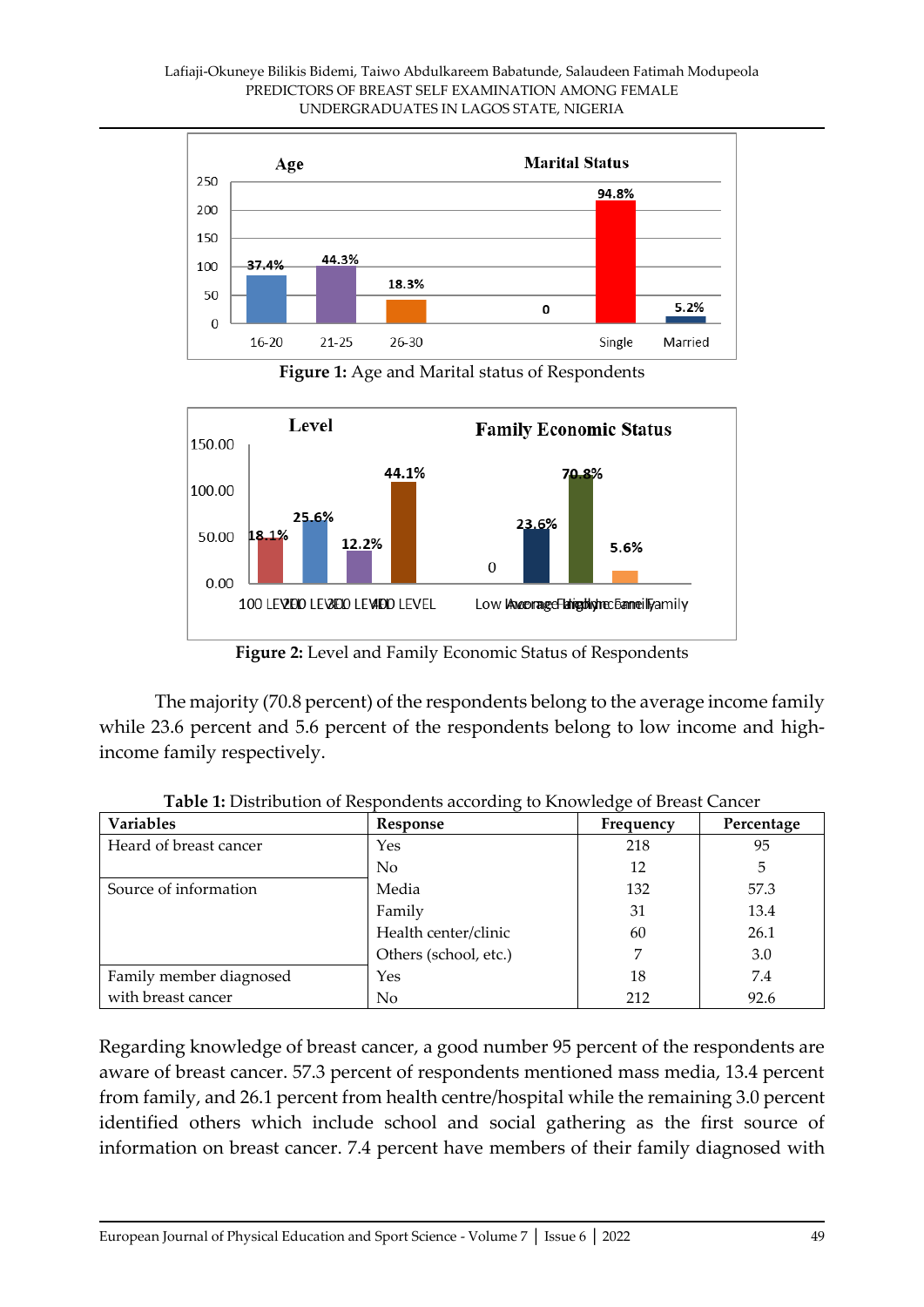breast cancer while 92.6 percent do not have any member of their family diagnosed with cancer.

| <b>Variables</b>           | Response                     | Frequency | Percentage |
|----------------------------|------------------------------|-----------|------------|
| Heard of breast            | Yes                          | 206       | 89.6       |
| self-examination           | N <sub>o</sub>               | 24        | 10.4       |
| Source of information      | Media                        | 138       | 60         |
|                            | Family                       | 44        | 19.1       |
|                            | Health center/clinic         | 48        | 28.9       |
| BSE effective for early    | Yes                          | 211       | 91.7       |
| detection of breast cancer | $\rm No$                     | 19        | 8.3        |
| Know how to perform BSE    | Yes                          | 169       | 73.5       |
|                            | N <sub>o</sub>               | 61        | 26.5       |
| Best time to start BSE     | Puberty                      | 80        | 34.8       |
|                            | After first menstrual period | 37        | 16.1       |
|                            | Above 20 years               | 61        | 26.5       |
|                            | Recently                     | 62        | 22.6       |

| Table 2: Distribution of respondents according    |  |
|---------------------------------------------------|--|
| to the knowledge of Breast Self-Examination (BSE) |  |

Regarding knowledge of breast self-examination, 89.6 percent of the respondents have heard of breast self-examination, with 59 percent having mass media as their first source of information about breast self-examination followed by health center/hospital 23 percent and then family 18 percent. The majority of the respondents (91.7 percent) agreed that BSE is a useful tool for early detection of breast cancer while a few proportions (8.3 percent) do not agree with this view.

| <b>Variables</b>                | Response                    | Frequency | Percentage |
|---------------------------------|-----------------------------|-----------|------------|
| Ever self-examined              | Yes                         | 165       | 71.7       |
| your breast                     | No.                         | 65        | 28.3       |
| Frequency of BSE                | Weekly                      | 60        | 26.1       |
|                                 | Monthly                     | 89        | 38.7       |
|                                 | Once in a year              | 81        | 35.2       |
| Appropriate time of BSE         | During menstruation         | 102       | 61.8       |
|                                 | Few days after menstruation | 46        | 27.9       |
|                                 | During pregnancy            | 17        | 10.3       |
| Reason for not practicing BSE   | Don't know how to do it     | 20        | 30.8       |
|                                 | I don't have breast problem | 19        | 29.2       |
|                                 | I do forget                 | 26        | 40         |
| Observed any abnormality in     | Yes                         | 16        | 10.9       |
| the breast while performing BSE | No                          | 149       | 89.1       |
| What to do when an abnormality  | Pray other it               | 30        | 12.1       |
| is discovered                   | Consult a doctor            | 197       | 85.7       |
|                                 | Seek friend's advice        | 3         | 1.3        |

**Table 3:** Distribution of Respondents according to Practice of Breast Self-Examination (BSE)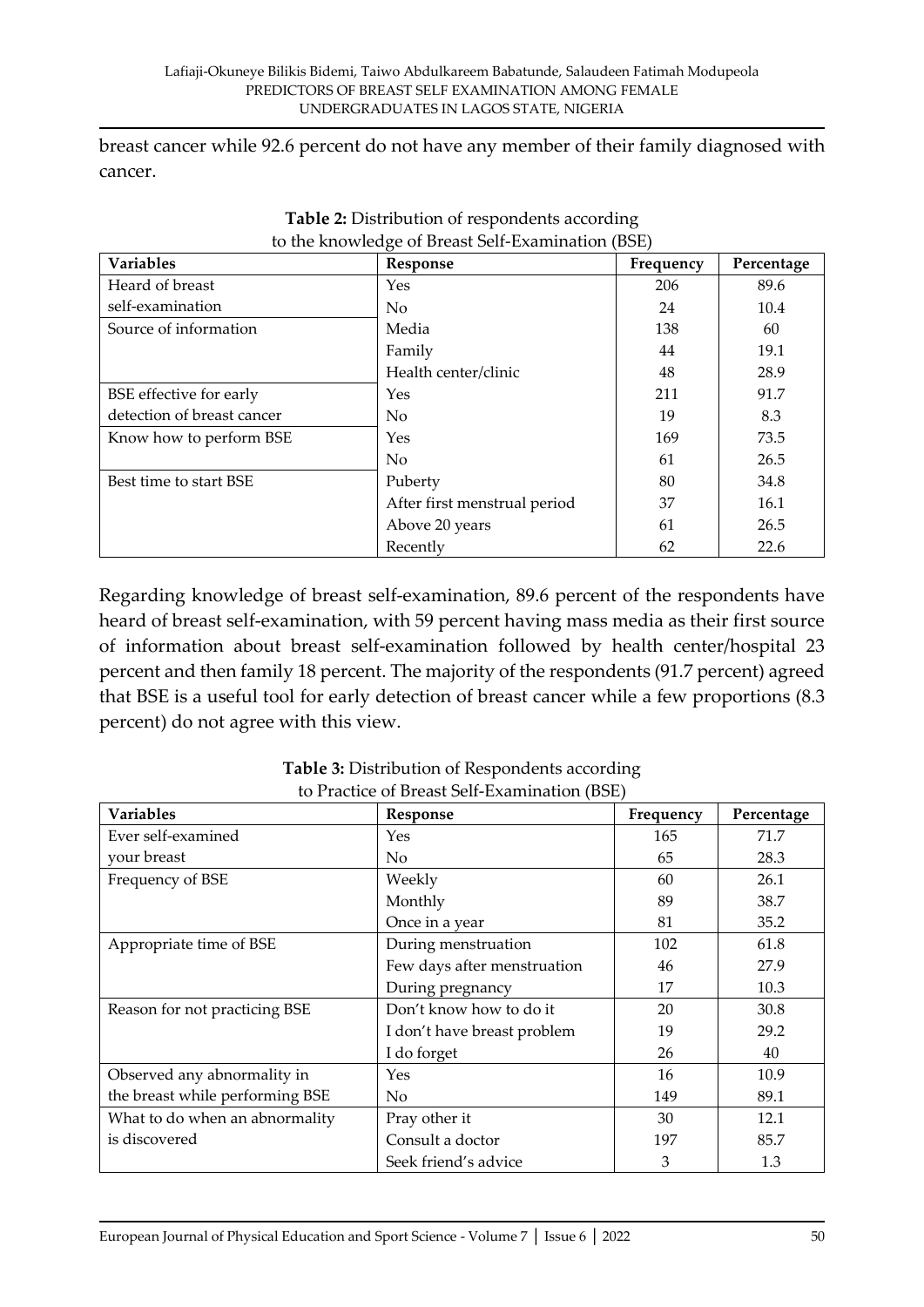The majority of the respondents (71.7 percent) have performed BSE at least once in their lifetime, while 28.3 percent have never performed it. On the frequency of performance of breast self-examination, 26.1 percent of the respondents practice BSE weekly, 38.7 percent practice it monthly while 35.2 percent practice it once a year. On the age of start of BSE, 34.8 percent of the respondents started at puberty, 16.1 percent started after their first menstrual period and 26.5 percent started after 20 years of age while 22.6 percent started recently. For those that have never practiced breast self-examinations, the reason given are as follows: I don't know how to perform it 40.4 percent, I don't have breast problem 29.8 percent, I usually forget 29.8 percent. On the best time to examine the breast, 61.8 percent are of the opinion that the breast should be examined during the menstrual period, 27.9 percent a few days after the menstrual period while 10.3 percent chose during pregnancy. The majority of the respondents (93.4 percent) have not discovered abnormalities while examining their breasts. Lastly, on what to do when an abnormality is discovered, 13.0 percent prefer to pray over it, 85.7 percent will consult a doctor while 1.3 percent will seek a friend's advice.

| Knowledge      | Practice |    |       | DF | χ2    | P-value |
|----------------|----------|----|-------|----|-------|---------|
|                | Yes      | No | Total |    |       |         |
| Yes            | 184      | 24 | 208   |    |       | 0.234   |
| N <sub>o</sub> | 14       |    | 22    |    | 18.14 |         |
| Total          | 220      | 32 | 230   |    |       |         |

| Table 4: Chi-Square association between Knowledge and Practice of BSE |  |  |
|-----------------------------------------------------------------------|--|--|
|                                                                       |  |  |

There was a statistical association ( $\chi$ 2 = 18.14, P-value = 0.234< 0.05) between knowledge of breast self-examination and practice of breast self-examination, which showed that only 27.9 percent of respondents with good knowledge of breast self-examination practiced breast self-examination.

|           | Practice |     |       | $\bm{\omega}$<br>DF | $\chi$ 2 | P-value |  |
|-----------|----------|-----|-------|---------------------|----------|---------|--|
| Age       | Yes      | No  | Total |                     |          |         |  |
| $16 - 20$ | 36       | 50  | 86    |                     |          | 0.009   |  |
| $21 - 25$ | 49       | 53  | 102   |                     | 11.34    |         |  |
| $26 - 30$ | 16       | 26  | 42    |                     |          |         |  |
| Total     | 101      | 129 | 230   |                     |          |         |  |

**Table 5:** Chi-Square Association between Age and Practice of BSE

Table 5 shows that there was no significant association ( $\chi$ 2 = 15.10, P-value = 0.009>0.05) between the age of the respondents and the practice of breast self-examination.

There was also no significant association ( $\chi$ 2 = 13.15, P-value = 0.02>0.05) between family income and practice of breast self-examination. This implies that the family income of the respondents does not influence their practice of breast self-examination. Also, the number of years spent in the school by the respondent does not have any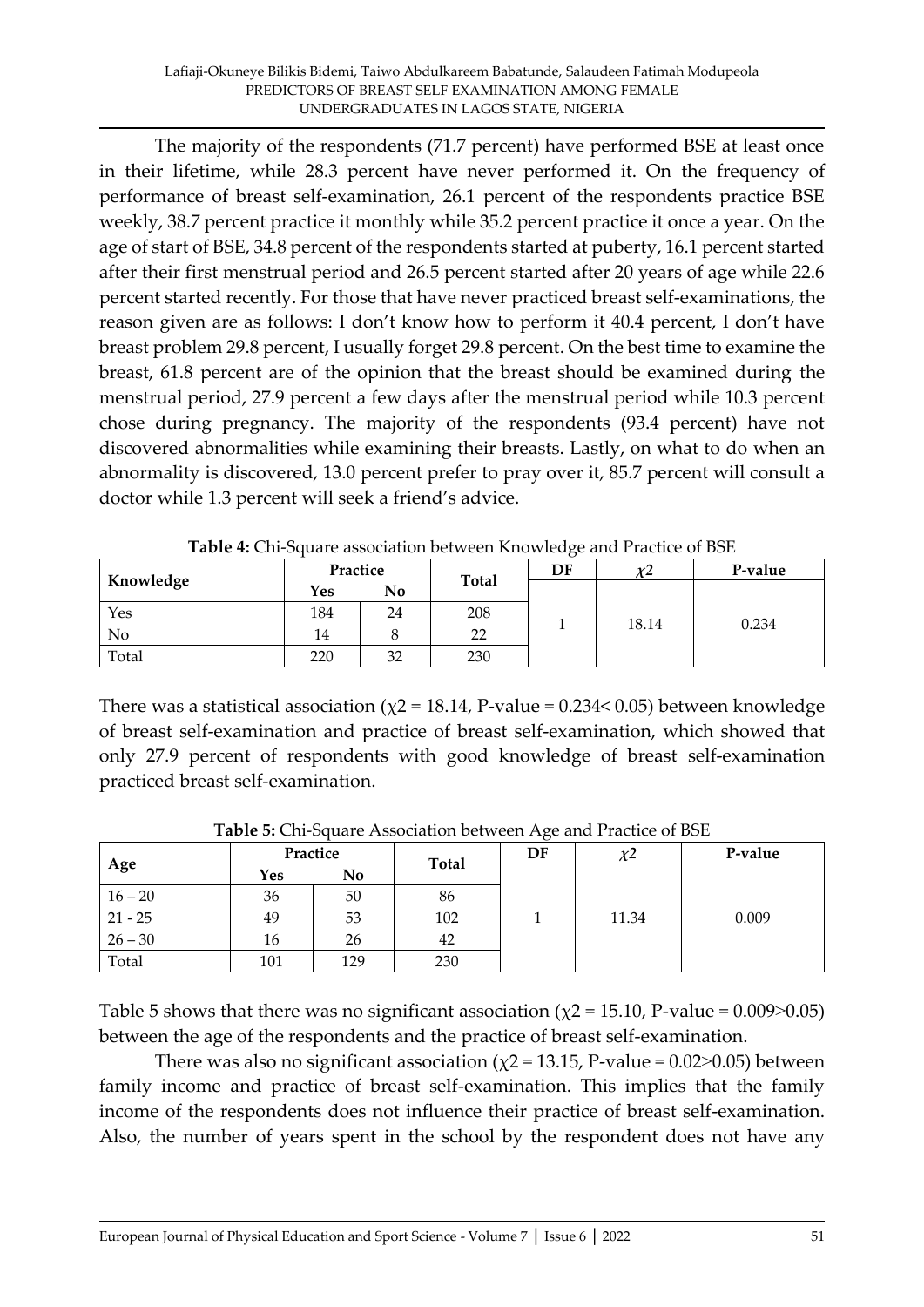significant association ( $\chi$ 2 = 6.33, P-value = 0.007>0.05) with their practice of breast selfexamination.

Lastly, a family member diagnosed with breast cancer has statistical association  $(\chi^2 = 11.05, P-value = 0.114 < 0.05)$  between family member diagnosed with breast cancer and the practice of breast self-examination.

| <b>Family Economic Status</b> | Practice |     | <b>Total</b> | DF | $\chi^2$ | P-value |
|-------------------------------|----------|-----|--------------|----|----------|---------|
|                               | Yes      | No  |              |    |          |         |
| Low                           | 22       | 33  | 55           |    |          |         |
| Average                       | 87       | 75  | 162          |    | 13.82    | 0.02    |
| High                          | 8        | 5   | 13           |    |          |         |
| Total                         | 117      | 113 | 230          |    |          |         |

**Table 6:** Chi-Square Family Economic Status and Practice

#### **5. Discussions**

The age of the respondents ranged from 16 years to 30 years. Most of the respondents in this survey were aware of breast cancer. Similar findings were reported in studies conducted by Sambo, Idris, Dahiru, and Gobir 2013, and Okolie 2012. The awareness of breast cancer among the respondents could be attributed to the level of education of the respondents who are in tertiary institutions and are opportune to obtain information from various sources. The major source of information about breast cancer was electronic media in the study. A similar observation was reported in the Eastern state of Nigeria by Nwagbo and Akpala (1996), Salaudeen, Akande, and Musa (2009), where 38.8% of the respondents' first source of information on breast cancer was the electronic media. The respondents had the opportunity and access to these social media and watch television while in school and at home.

A good number of the study participants have heard of BSE; this is similar to a study conducted in Osun State Nigeria by Salawu and Akindiya (2018), which documented that majority of the respondents, had heard of BSE. This is also similar to another study conducted by Irurhe, Olowoyeye, Arogundade, Bassey, and Onajole (2009) among medical students in Lagos and another study by Gwarzo, Sabitu and Idris (2009) among female undergraduate students in Zaria, Northwestern Nigeria. The high level of awareness could be because the respondents were university students. Respondents' main source of information on BSE was electronic media, this is inconsistent with the study conducted in Qassim College of Medicine, Qassim University, Buraydah, Saudi Arabia by Ibnawadh, Alawad, Alharbi, Alduawihi, Alkowiter *et al.* (2017) and the one conducted in Ilorin Kwara State by Kayode, Akande and Osagbemi 2017, where television, radio (media) were the main source of information.

The majority of the respondents have practiced BSE at least once in their lifetime. Of 169 respondents that know how to perform BSE, only 46 (27.2 percent) practice it correctly and are consistent with the practice. This is surprising considering their level of awareness of BSE, but a similar situation was reported by other studies in Nigeria such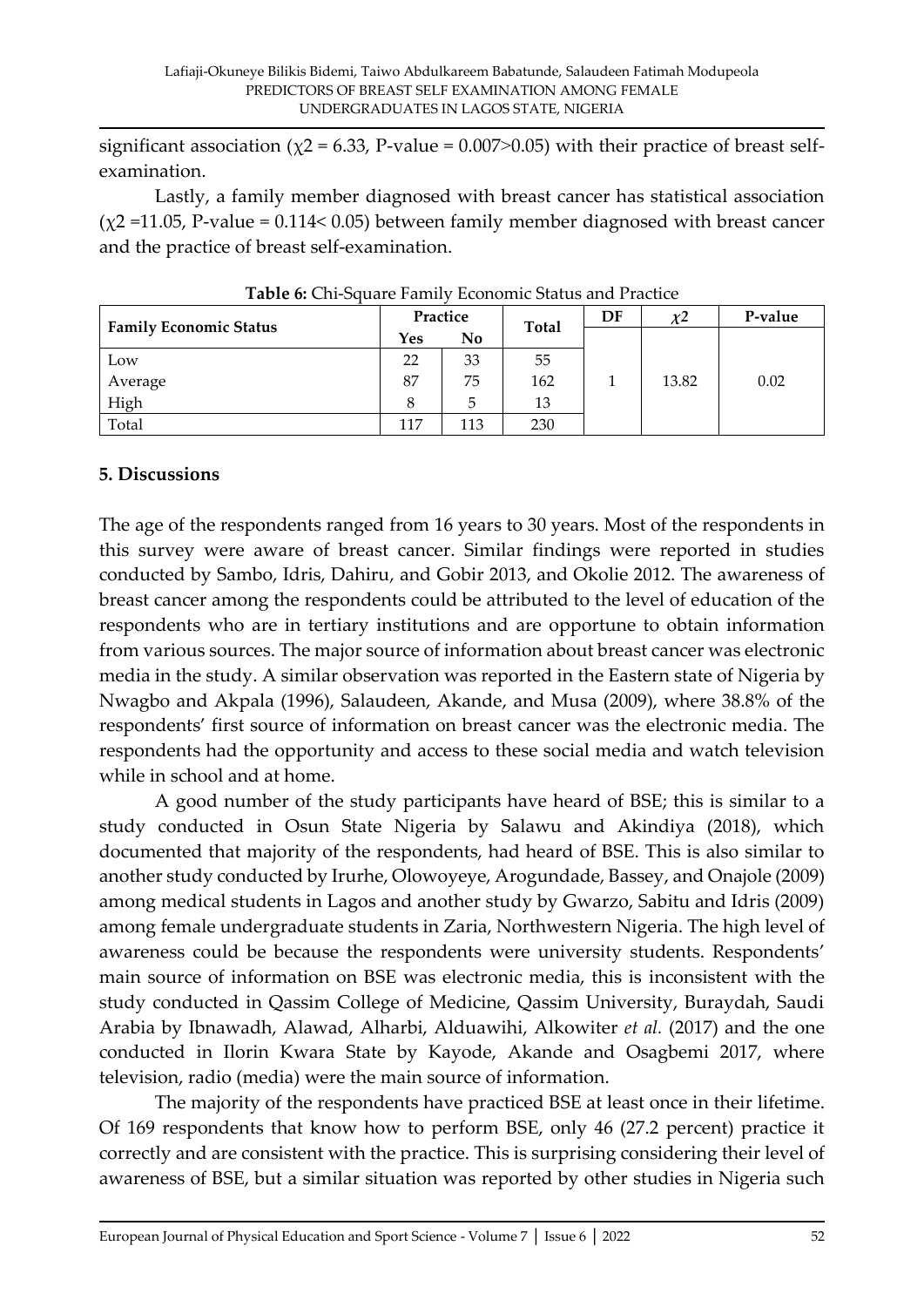as, Adamu, Shuaib, and Adamu (2016) and Casmir, Anyalewechi, Onyaka, Agwu, and Regina (2015). However, the 27.2 percent reported in this study is higher than 25 percent documented by Osai, Azuogu, Ogaranya, Ogenyi, Enemor, and Nwafor (2019) among female undergraduate students in Abakaliki and 9 percent reported by Motilewa, Ekanem, and Ihesie (2015) among female undergraduate students in Uyo.

Only a few proportions (27.9 percent) of the respondents practice BSE a few days after menstruation which is the right time to do a BSE. This is higher than the proportion 20.4% and 9.2% reported by Motilewa, Ekanem and Ihesie (2015) and Salawu and Akindiya (2018) respectively. Most of the respondents started BSE after the age 20 years. This is similar to the report of a study in India among nurses where a large proportion of the respondents started practicing BSE after 19 years.

There was a statistical association ( $\chi$ 2 = 18.14, P-value = 0.234< 0.05) between knowledge of breast self-examination and practice of breast self-examination. Though there is a significant association but only 27.9 percent of respondents with good knowledge of breast self-examination practiced breast self-examination. This is an indication that knowledge does not really translate to practice. This is in agreement with the report of Salawu and Akindiya (2018), who reported that there is the poor practice of BSE among female students of Adeleke University in Osun state despite good knowledge of BSE.

With regards to family members diagnosed with breast cancer, there was also a statistical association ( $\chi$ 2 =11.05, P-value = 0.114< 0.05) between family members diagnosed with breast cancer and the practice of breast self-examination. Having a family member diagnosed with breast cancer is a motivation to examine the breast regularly as one will not want to go through the pain and agony such a family member is going through. Furthermore, there was no significant association ( $\chi$ 2 = 15.10, P-value =  $0.009$  $> 0.05$ ) between the age of the respondents and the practice of breast selfexamination. There was no significant association ( $\chi$ 2 = 13.15, P-value = 0.02>0.05) between family income and the practice of breast self-examination. This implies that the family income of the respondents does not influence their practice of breast selfexamination. Lastly, the number of years spent in the school by the respondent does not have any significant association ( $\chi$ 2 = 6.33, P-value = 0.007>0.05) with their practice of breast self-examination. This is in contrast with the report of Segni, Tadesse, Amdemichael, and Demissie (2016) from Ethiopia, who reported that the period of stay in the university increases access to information about breast cancer by different means like through formal education in courses and participation in clubs may increase the knowledge

#### **6. Conclusion and Recommendations**

The study concludes that there is a high level of awareness of breast self-examination among the studied students, however, the regular practice of breast self-examination is poor. The observed wide gap between knowledge and practice could be reduced through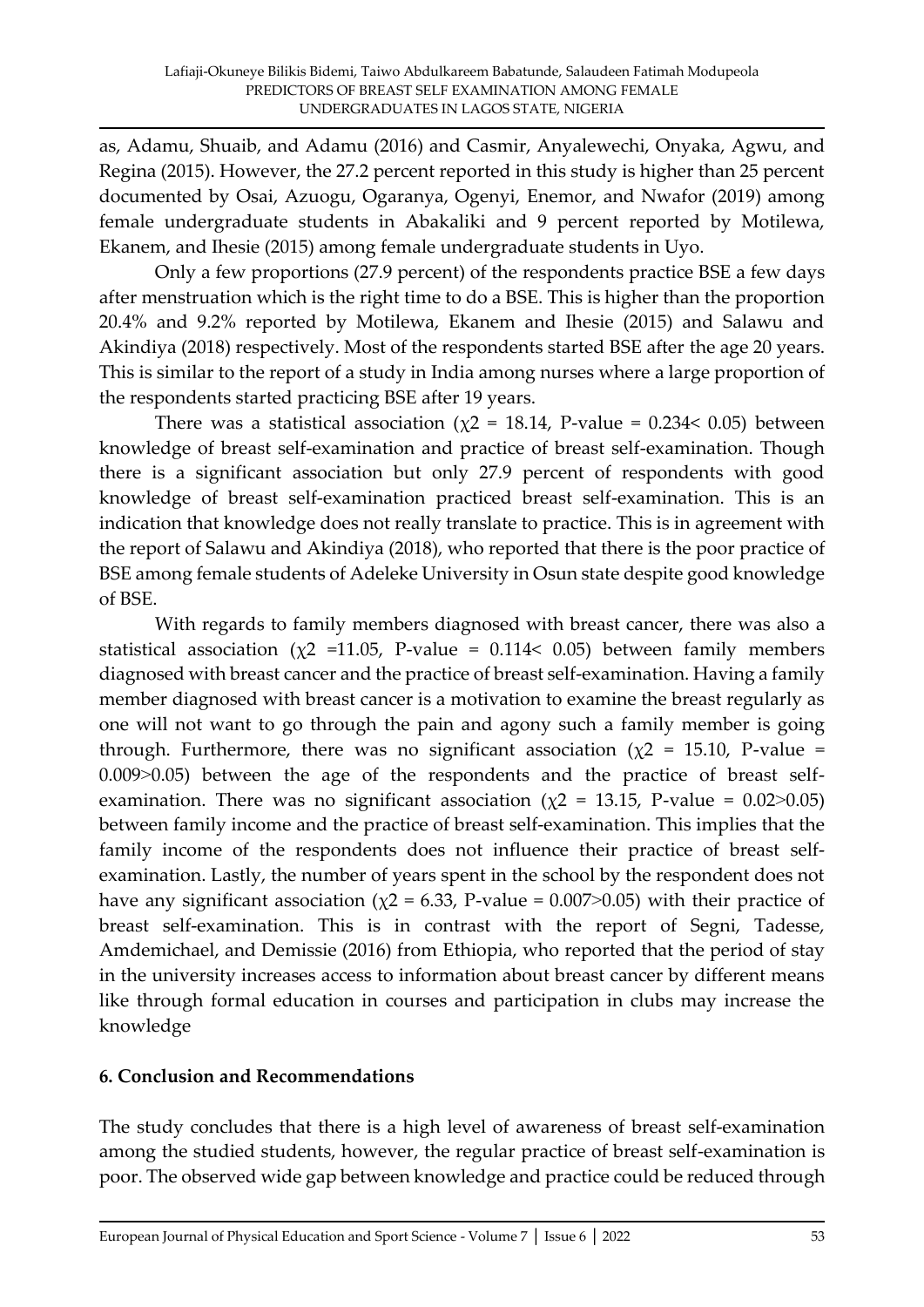strategic advocacy to promote the practice of breast self-examination as a simple and cheap method of early detection of breast cancer using all available means such as electronic media, health workers, campus campaigns among others. The major reasons for not doing BSE were that they don't know how to do it, thinking that they are healthy and don't have breast problems, and forgetfulness.

This study recommended that the school management should intensify campaigns to educate specifically female students on the proper way of performing breast selfexamination. Also, the emergence of groups with the objective of campaigning and educating the university community about breast cancer and how to prevent it should be encouraged. It is also of utmost importance for the health education department of each school to rise up to their responsibility of educating the university community of the menace of breast cancer and the importance of early detection by launching educational programs to increase public awareness of the prevalence of breast cancer, its risk factors and the importance of breast self-examination within the school community.

#### **Conflict of Interest Statement**

The authors declare no conflicts of interest.

#### **About the Authors**

**Bidemi Bilkis Lafiaji-Okuneye** (PhD) is a Professor of Health Education whose publications have concentrated more on Sexuality Health Education. Literature is sparse on this aspect of Health Education, the reason for the massive intervention by the author. She is a member of many Professional bodies including International Council for Health, Physical, Education, Recreation, Sports and Dance (ICHPER\_SD). She is currently the Provost, Adeniran Ogunsanya College of Education.

**Taiwo Abdulkareem Babatunde** is a teacher of physical and health education with Masters in exercise physiology from Lagos State University Ojo Lagos Nigeria. He is also a researcher with strong passion for research and has attended and presented papers in many international and local conferences. His research interest is health and welling and exercise.

**Salaudeen Fatimah Modupeola** is a research enthusiast with research interest in public health. She has many publications to her credit and also a member of many professional bodies.

## **References**

Adamu, H., Shuaibu K., & Adamu, A. N. (2016). Knowledge, attitude and practice of breast self-examination among female students of a tertiary institution in Sokoto, North-West Nigeria. *Annals of International Medical and Dental Research, Vol (2), Issue (4)*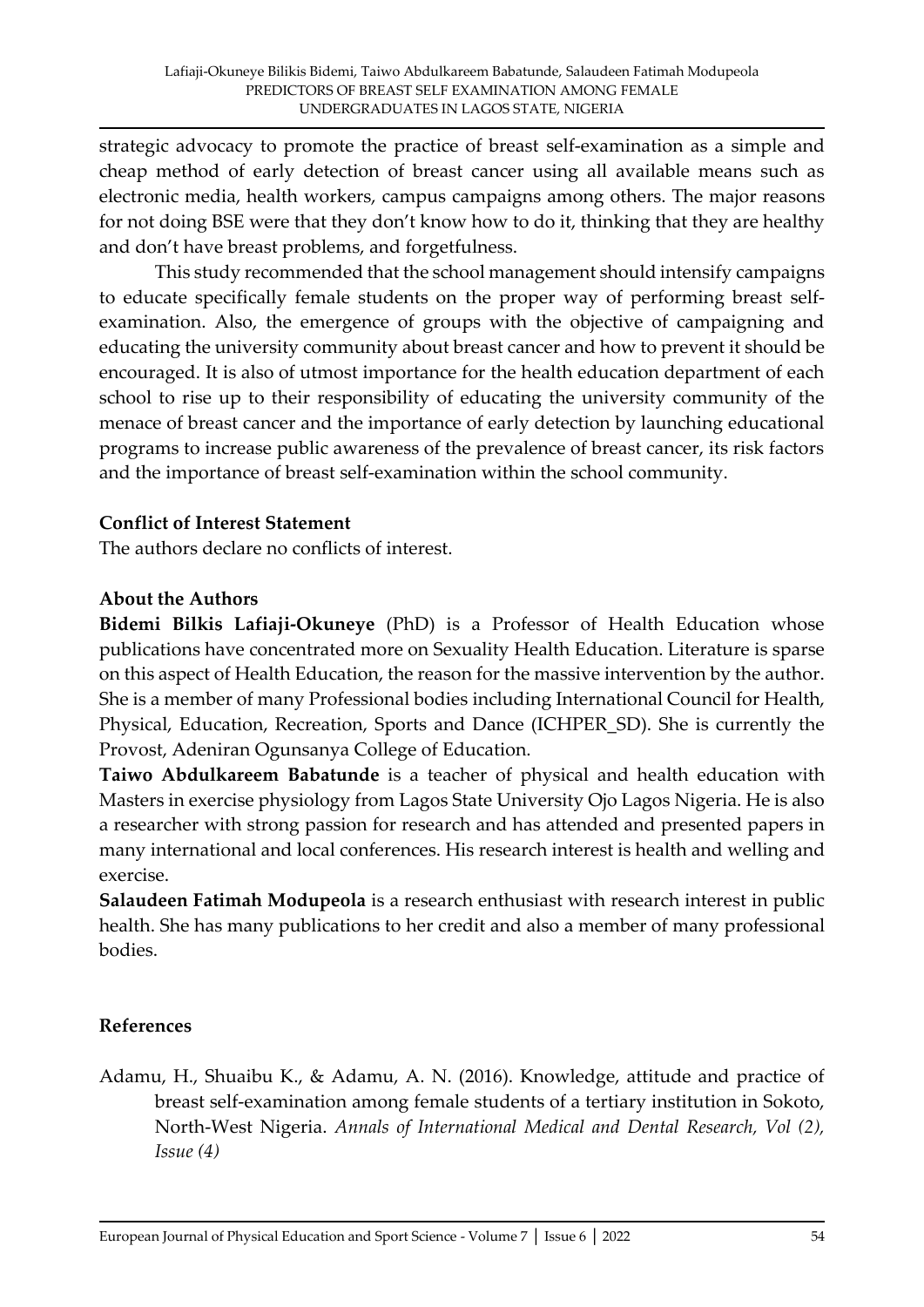- Akuamoah L, Awuah-Peasah D. S., Acheampong E, & Asamoh F. (2013). Knowledge, attitude and practice of self-breast examination among female university students at Presbyterian university college, *Ghana. American Journal of Research Communication, 1 (11):*395-404.
- Amin, S. M., Ewunonu, H. A., Oguntebi, E, & Liman, I. M. (2017). Breast cancer mortality in a resource-poor country: A 10-year experience in a tertiary institution. *Sahel Medical Journal*; 20:93-7
- Casmir, E. C., Anyalewechi, N. E., Onyeka, I. S., Agwu, A. C., & Regina, N. C. (2015). Knowledge and practice of breast self-examination among female undergraduates in South-Eastern Nigeria. *Health, 7:1134-41*.
- Elamurugan, S., & Thirthar, P. E. (2015). Knowledge, attitude, and practice of breast selfexamination in female nursing students. *International Journal of Education & Psychological Researches; 1(2)*: 2: 71-74.
- [Jedy-Agba,](https://www.ncbi.nlm.nih.gov/pubmed/?term=Jedy-Agba%20E%5BAuthor%5D&cauthor=true&cauthor_uid=22621842) E, [Curado,](https://www.ncbi.nlm.nih.gov/pubmed/?term=Curado%20MP%5BAuthor%5D&cauthor=true&cauthor_uid=22621842) M. P., Ogunbiyi, O, [Oga,](https://www.ncbi.nlm.nih.gov/pubmed/?term=Oga%20E%5BAuthor%5D&cauthor=true&cauthor_uid=22621842) E, [Fabowale,](https://www.ncbi.nlm.nih.gov/pubmed/?term=Fabowale%20T%5BAuthor%5D&cauthor=true&cauthor_uid=22621842) T, [Igbinoba,](https://www.ncbi.nlm.nih.gov/pubmed/?term=Igbinoba%20F%5BAuthor%5D&cauthor=true&cauthor_uid=22621842) F, …& [Adebamowo,](https://www.ncbi.nlm.nih.gov/pubmed/?term=Adebamowo%20CA%5BAuthor%5D&cauthor=true&cauthor_uid=22621842) C. A. (2012). *Cancer Incidence in Nigeria: A Report from Populationbased Cancer Registries*.<https://www.ncbi.nlm.nih.gov/pmc/articles/PMC3438369/> accessed on 29th April, 2019
- Gwarzo, U. M. D., Sabitu, K., & Idris, S. H. (2009). Knowledge and practice of breast-selfexamination among female undergraduate students of Ahmadu Bello University Zaria, Northwestern Nigeria. *Annals of African Medicine. 8(1);*55-58.
- Ibnawadh, S. K., Alawad, M. A., Alharbi S. S., Alduawihi, N. A., Alkowiter, F. S., & Alsalhy, A. E (2017). Knowledge, attitude and practice of breast self-examination among females in medical and non-medical colleges in Qassim University. *Journal of Health Specialties;5*:219-24.
- Irurhe, N. K., Olowoyeye, O. A., Arogundade, R. A., Bassey, R. B., & Onajole, A.T. (2009). Knowledge, attitude and practice of breast self-examination among female medical students in the University of Lagos. *The Internet Journal of Health ;12(1):*8251
- Kayode, F. O., Akande, T. M., & Osagbemi, G. K. (2017). Knowledge, attitude and practice of breast self-examination among female secondary school teachers in Ilorin, Nigeria. *European Journal of Scientific Research 2005;10.*
- Kurebayashi, J. (1994). The practice of breast self-examination results in the earlier detection and better clinical course of Japanese women with breast cancer. surgery Today. 24 (4), 337–341.
- Motilewa, O. O., Ekanem, U. S., & Ihesie, C. A. (2015). Knowledge of breast cancer and practice of self breast examination among female undergraduates in Uyo, Akwa Ibom State, Nigeria. *International Journal of Community Medicine and Public Health. 2(4)*:361- 366.
- Nwagbo, D. F., & Akpala, C. O. (1996). Awareness of breast cancer and breast self examination among women in Enugu urban, Eastern Nigeria. *Journal of College of Medicine.* 1996; **1**: 34-36.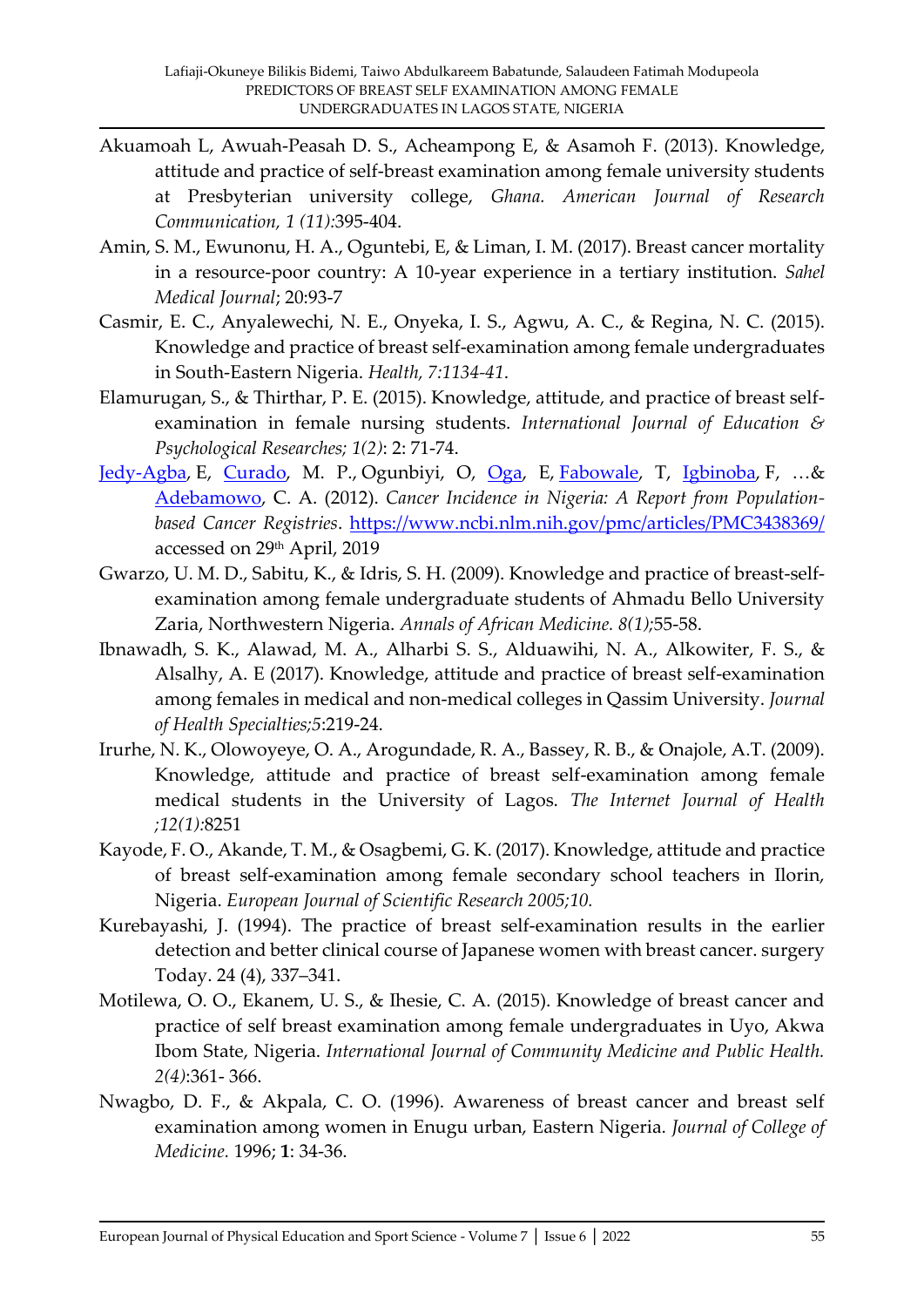- Okolie, U. V. (2012). Breast self-examination among female undergraduates in Enugu, Southeast, Nigeria. International Journal of Nursing and Midwifery; 4:1-7.
- Ossai, E. N., Azuogu, B. N., Ogaranya, I. O., Ogenyi, A. I., Enemor, D. O., & Nwafor, M. A. (2019). Predictors of practice of breast self-examination: a study among female undergraduates of Ebonyi State University, Abakaliki, Nigeria. *Nigerian Journal of Clinical Practice: 22:*361-9
- Ozturk, M., Engin, V. S., Kisioglu, A. N., & Yilmazer, G. (2000). Effects of education on knowledge and attitude of breast self-examination among 25+ years old women. *Eastern Journal of Medicine ;5(1):*13-17.
- Salaudeen, A. G., Akande, T. M., & Musa, O. I. (2009). Knowledge and attitudes to breast cancer and breast self examination among female Undergraduates in a State in Nigeria. *European Journal of Social Sciences – Volume 7, Number 3*
- Salawu, M. M., & Akindiya, O. E. (2018). Practice of breast self- examination among female undergraduate students of Adeleke University, Ede, Osun State. *Research. Journal of Health Science. Vol* 6(4).
- Sambo, M. N., Idris S. H., Dahiru, I. L., & Gobir, A. A. (2013). Knowledge and practice of self-breast examination among female undergraduate students in a Northern Nigerian University. *Journal of Medicine and Biomedical Research; 12:62-8.*
- Segni, M. T., Tadesse, D. M., Amdemichael, R, & Demissie, H. F. (2016). Breast selfexamination: knowledge, attitude, and practice among female health science students at Adama Science and Technology University, Ethiopia. Gynecology & Obstetrics 06(04): 368
- World Health Organisation (2015). *Breast Cancer: Prevention and Control* Geneva: World Health Organisation.